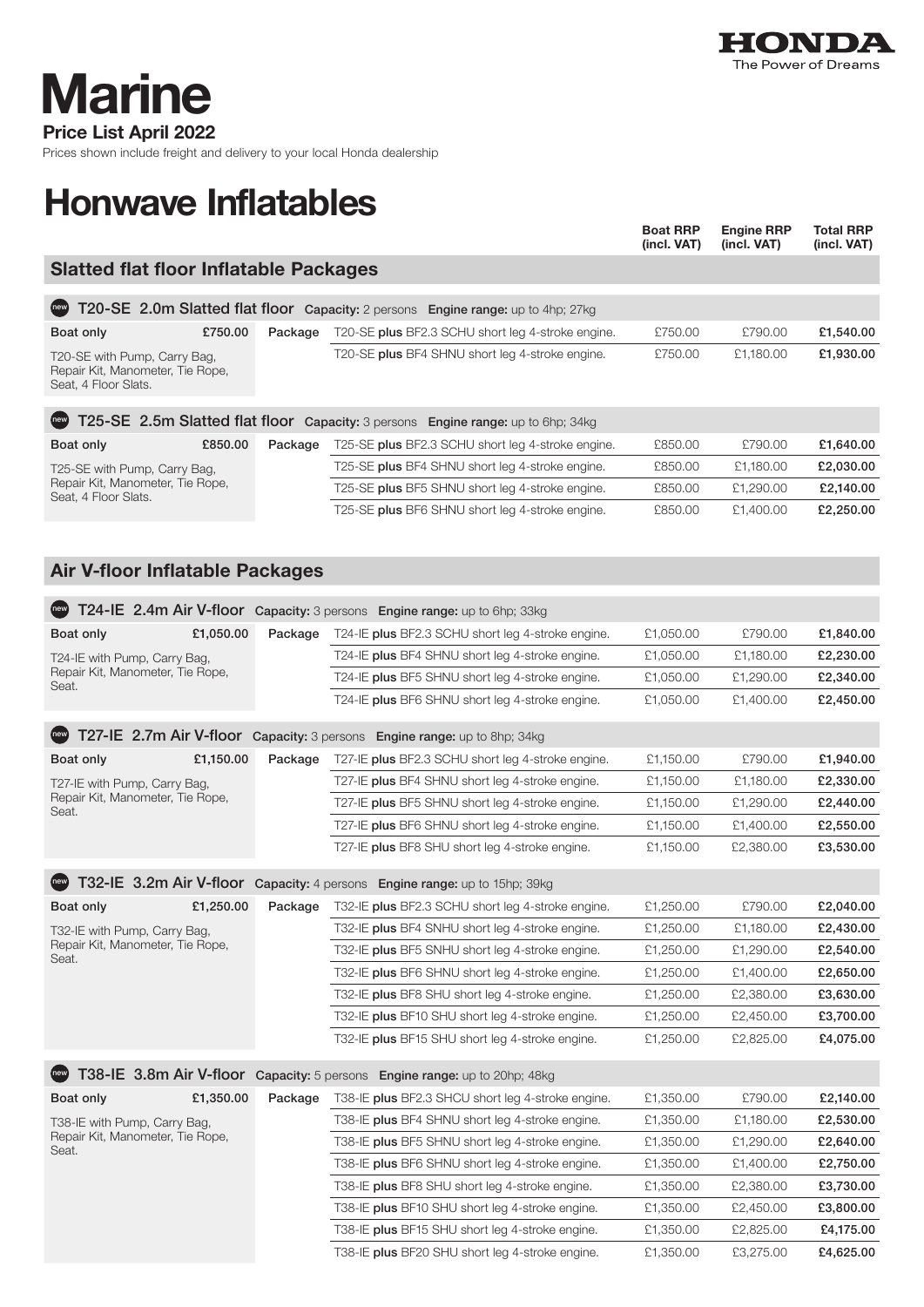|                                                          |           |         |                                                                                                             | <b>Boat RRP</b><br>(incl. VAT) | <b>Engine RRP</b><br>(incl. VAT) | <b>Total RRP</b><br>(incl. VAT) |  |  |
|----------------------------------------------------------|-----------|---------|-------------------------------------------------------------------------------------------------------------|--------------------------------|----------------------------------|---------------------------------|--|--|
| <b>Aluminium floor Inflatable Packages</b>               |           |         |                                                                                                             |                                |                                  |                                 |  |  |
|                                                          |           |         |                                                                                                             |                                |                                  |                                 |  |  |
|                                                          |           |         | <b>Comparison Section 2.5m Aluminium floor + air keel</b> Capacity: 3 persons Engine range: up to 6hp; 45kg |                                |                                  |                                 |  |  |
| Boat only                                                | £950.00   | Package | T25-AE plus BF2.3 SCHU short leg 4-stroke engine.                                                           | £950.00                        | £790.00                          | £1,740.00                       |  |  |
| T25-AE with Pump, Carry Bag,                             |           |         | T25-AE plus BF4 SHNU short leg 4-stroke engine.                                                             | £950.00                        | £1,180.00                        | £2,130.00                       |  |  |
| Repair Kit, Manometer, Tie Rope,<br>Seat, 4 Piece Floor. |           |         | T25-AE plus BF5 SHNU short leg 4-stroke engine.                                                             | £950.00                        | £1,290.00                        | £2,240.00                       |  |  |
|                                                          |           |         | T25-AE plus BF6 SHNU short leg 4-stroke engine.                                                             | £950.00                        | £1,400.00                        | £2,350.00                       |  |  |
| (new)                                                    |           |         | T30-AE 3.0m Aluminium floor + air keel Capacity: 4 persons Engine range: up to 15hp; 54kg                   |                                |                                  |                                 |  |  |
| Boat only                                                | £1,150.00 | Package | T30-AE plus BF2.3 SCHU short leg 4-stroke engine.                                                           | £1,150.00                      | £790.00                          | £1,940.00                       |  |  |
| T30-AE with Pump, Carry Bag,                             |           |         | T30-AE plus BF4 SHNU short leg 4-stroke engine.                                                             | £1,150.00                      | £1,180.00                        | £2,330.00                       |  |  |
| Repair Kit, Manometer, Tie Rope,<br>Seat, 4 Piece Floor. |           |         | T30-AE plus BF5 SHNU short leg 4-stroke engine.                                                             | £1,150.00                      | £1,290.00                        | £2,440.00                       |  |  |
|                                                          |           |         | T30-AE plus BF6 SHNU short leg 4-stroke.                                                                    | £1,150.00                      | £1,400.00                        | £2,550.00                       |  |  |
|                                                          |           |         | T30-AE plus BF8 SHU short leg 4-stroke engine.                                                              | £1,150.00                      | £2,380.00                        | £3,530.00                       |  |  |
|                                                          |           |         | T30-AE plus BF10 SHU short leg 4-stroke engine.                                                             | £1,150.00                      | £2,450.00                        | £3,600.00                       |  |  |
|                                                          |           |         | T30-AE plus BF15 SHU short leg 4-stroke engine.                                                             | £1,150.00                      | £2,825.00                        | £3,975.00                       |  |  |
| (new)                                                    |           |         | T35-AE 3.5m Aluminium floor + air keel Capacity: 5 persons Engine range: up to 20hp; 73kg                   |                                |                                  |                                 |  |  |
| Boat only                                                | £1,250.00 | Package | T35-AE plus BF2.3 SCHU short leg 4-stroke engine.                                                           | £1,250.00                      | £790.00                          | £2,040.00                       |  |  |
| T35-AE with Pump, 2 Carry Bags,                          |           |         | T35-AE plus BF4 SHNU short leg 4-stroke engine.                                                             | £1,250.00                      | £1,180.00                        | £2,430.00                       |  |  |
| Repair Kit, Manometer, Tie Rope,<br>Seat, 5 Piece Floor. |           |         | T35-AE plus BF5 SHNU short leg 4-stroke engine.                                                             | £1,250.00                      | £1,290.00                        | £2,540.00                       |  |  |
|                                                          |           |         | T35-AE plus BF6 SHNU short leg 4-stroke.                                                                    | £1,250.00                      | £1,400.00                        | £2,650.00                       |  |  |
|                                                          |           |         | T35-AE plus BF8 SHU short leg 4-stroke engine.                                                              | £1,250.00                      | £2,380.00                        | £3,630.00                       |  |  |
|                                                          |           |         | T35-AE plus BF10 SHU short leg 4-stroke engine.                                                             | £1,250.00                      | £2,450.00                        | £3,700.00                       |  |  |
|                                                          |           |         | T35-AE plus BF15 SHU short leg 4-stroke engine.                                                             | £1,250.00                      | £2,825.00                        | £4,075.00                       |  |  |
|                                                          |           |         | T35-AE plus BF20 SHU short leg 4-stroke engine.                                                             | £1,250.00                      | £3,275.00                        | £4,525.00                       |  |  |
| (new)                                                    |           |         | T40-AE 4.0m Aluminium floor + air keel Capacity: 7 persons Engine range: up to 20hp; 86kg                   |                                |                                  |                                 |  |  |
| Boat only                                                | £1,350.00 | Package | T40-AE plus BF2.3 SCHU short leg 4-stroke engine.                                                           | £1,350.00                      | £790.00                          | £2,140.00                       |  |  |
| T40-AE with Pump, 2 Carry Bags,                          |           |         | T40-AE plus BF4 SHNU short leg 4-stroke engine.                                                             | £1,350.00                      | £1,180.00                        | £2,530.00                       |  |  |
| Repair Kit, Manometer, Tie Rope,<br>Seat, 5 Piece Floor. |           |         | T40-AE plus BF5 SHNU short leg 4-stroke engine.                                                             | £1,350.00                      | £1,290.00                        | £2,640.00                       |  |  |
|                                                          |           |         | T40-AE plus BF6 SHNU short leg 4-stroke.                                                                    | £1,350.00                      | £1,400.00                        | £2,750.00                       |  |  |
|                                                          |           |         | T40-AE plus BF8 SHU short leg 4-stroke engine.                                                              | £1,350.00                      | £2,380.00                        | £3,730.00                       |  |  |
|                                                          |           |         | T40-AE plus BF10 SHU short leg 4-stroke engine.                                                             | £1,350.00                      | £2,450.00                        | £3,800.00                       |  |  |
|                                                          |           |         | T40-AE plus BF15 SHU short leg 4-stroke engine.                                                             | £1,350.00                      | £2,825.00                        | £4,175.00                       |  |  |
|                                                          |           |         | T40-AE plus BF20 SHU short leg 4-stroke engine.                                                             | £1,350.00                      | £3,275.00                        | £4,625.00                       |  |  |



## Urgent Order Delivery

For our Honwave Inflatable Boat Only option there is the facility to have your new product delivered to your local Honda Authorised Dealership within 24 hours# . The cost of this service is £20.00 (excl. VAT) per boat, in addition to the product RRP. For information on Outboard Urgent Order Delivery charges, please refer to the relevant engine listing within this price list.



Inflatable Engine

**Year Warranty\* HONDA** 

# Please contact your local Honda Authorised Dealer to check availability of this service as some product and geographical restrictions apply.

Domestic Use